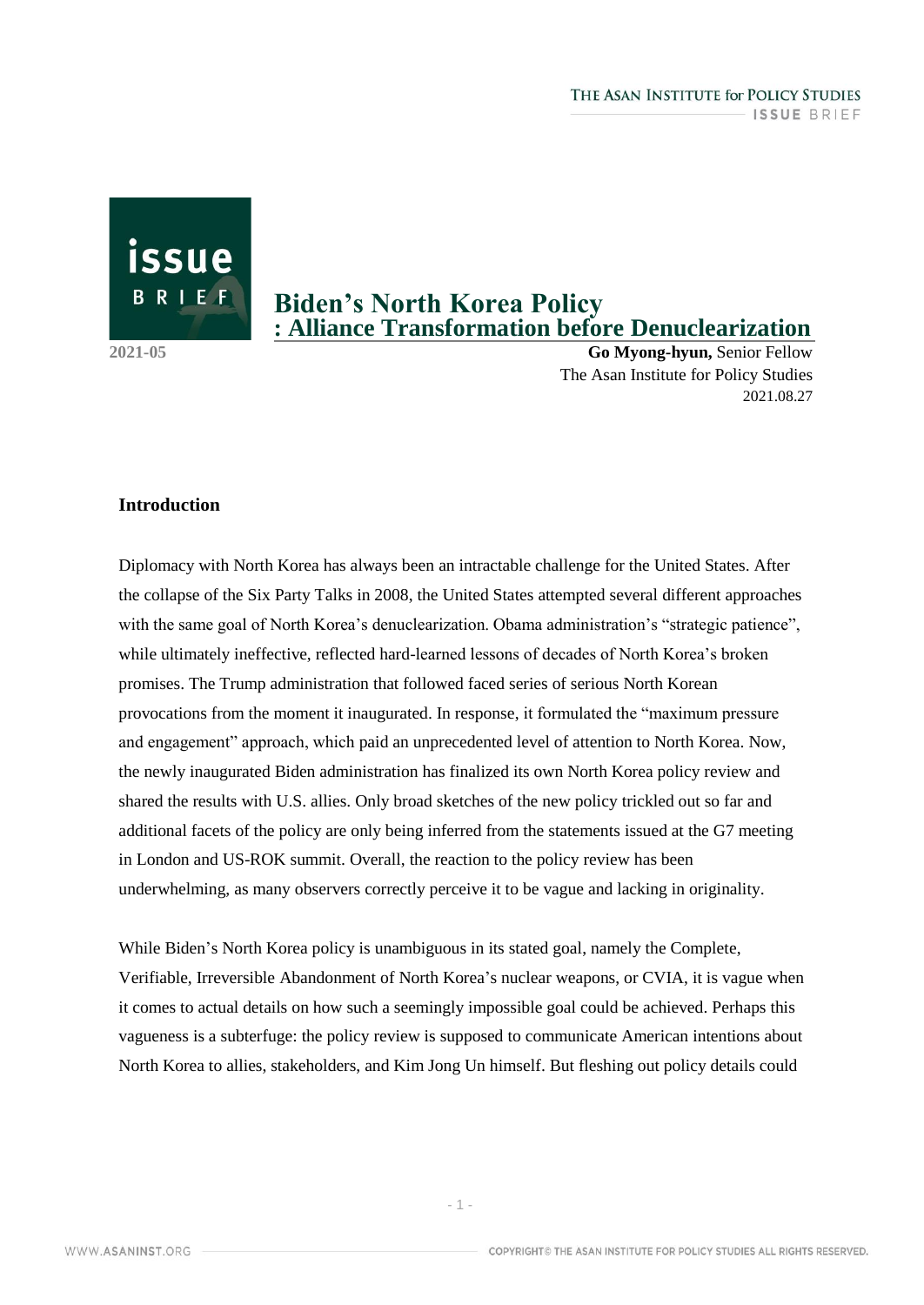allow North Korea to anticipate Biden administration's moves and prolong the impasse. After all, taking advantage of the short political cycles of its opponents is Pyongyang's forte. 1

But available evidence indicates that Biden's North Korea policy is more of a strategy to manage alliance relations with South Korea and entice it to embrace U.S.'s Indo-Pacific strategy. It reflects the fact that North Korea is no longer a top policy priority for the United States in the era of great power competition. The re-orientation of North Korea policy away from its namesake is the product of Biden administration officials' skepticism over North Korea's denuclearization prospects<sup>2</sup>, as well as the assessment that Trump's personal diplomacy with North Korea has been fruitless<sup>3</sup>. But the real game changer is the fact that U.S. strategic focus has shifted from counterterrorism and rogue states such as North Korea and Iran to confronting near peer adversaries, particularly China.

It is the latter objective that is driving Biden administration's foreign policy, which has been inherited from Trump administration's National Security Strategy of 2017, but with an important twist. One of the key differences between Trump and Biden administrations lies with the respective administrations' views of alliance. While Trump famously regarded U.S. allies as free-riders, Biden rightly sees them as "force multipliers"<sup>4</sup> that support the United States around the world. U.S. military couldn't possibly agree more, given that it considers alliances and partnerships to be the "backbones of global security"<sup>5</sup>.

With the military and political leadership finally in full agreement on the strategic direction of the United States, the Biden administration is forging ahead at full speed to revitalize and reorient the alliance for the era of great power competition. Biden's North Korea policy should be interpreted in this light rather than as a standalone policy specific to North Korea.

While the policy is arguably devoid of new ideas, it serves as a device to firmly anchor South Korea in the U.S. Indo-Pacific strategy in exchange for Biden's commitment to prioritize dialogue with North Korea over the military alternative. In a word, what lies at the core of Biden's North Korea policy is not the namesake target but the alliance- not only South Korea and the United States, but a triad that includes Japan.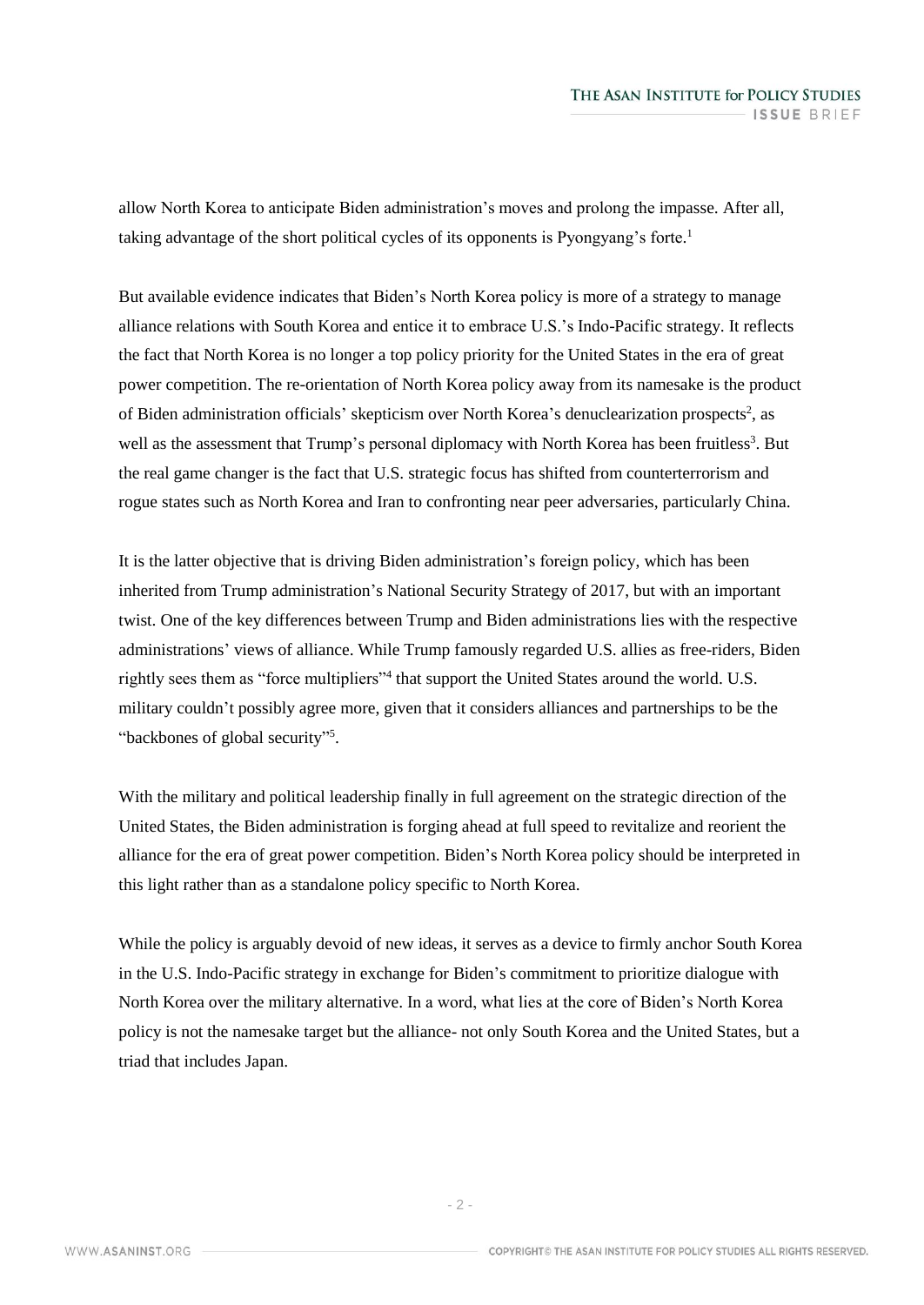The restoration of deterrence to the center of North Korea policy by the Biden administration is a welcome change from the chaotic diplomacy of the Trump era. The lowered prioritization of denuclearization is influenced by the perception that North Korea is unlikely to abandon its nuclear arsenal and the quiet assessment that North Korea's nuclear and missile threats can be fully deterred, leading to a lessening of urgency for dialogue with Pyongyang. As a result, North Korea is likely to perceive Biden's North Korea policy to be a return to the strategic patience of the Obama era.

Biden's North Korea policy also challenges Seoul. The alliance relation has been restored, but is also transformed. South Korea will now have to reassess its own approach to North Korea and China within the Indo-Pacific strategy framework rather than striking an independent path. Therein lies the complexity and challenges of Biden's North Korea policy for South Korea.

#### **Biden's North Korea Policy: A Platform for Alliance Management**

Words of the completion of the North Korea policy review started to filter out by late April, when the Washington Post reported the Biden administration's North Korea policy review had been completed. Later, the White House spokesperson Jen Psaki confirmed the completion of the policy review while elaborating little. Given that it is unlikely Biden administration "will detail [its] diplomatic strategy in public"<sup>6</sup>, one is left to surmise it based on the public statements from official press briefings and diplomatic gatherings.

The trickling out of policy details culminated in the ROK-US Summit Joint Statement<sup>7</sup> on May 21<sup>st</sup>. The section on North Korea in the joint statement can be considered as the most complete description of the Biden administration's North Korea policy made available to the public. In it, the United States reiterates the "calibrated and practical approach" and openness to diplomacy. South Korea's request to build the policy on the US-North Korea and inter-Korean agreements of the 2018 Panmunjom Declaration and Singapore Joint Statement was fully reflected, as well as the use of the term "complete denuclearization of the Korean Peninsula". Given that the 2018 Panmunjom Declaration includes a provision<sup>8</sup> to pursue trilateral meetings with the two Koreas and the United States or quadrilateral ones including China aiming at replacing the armistice with a permanent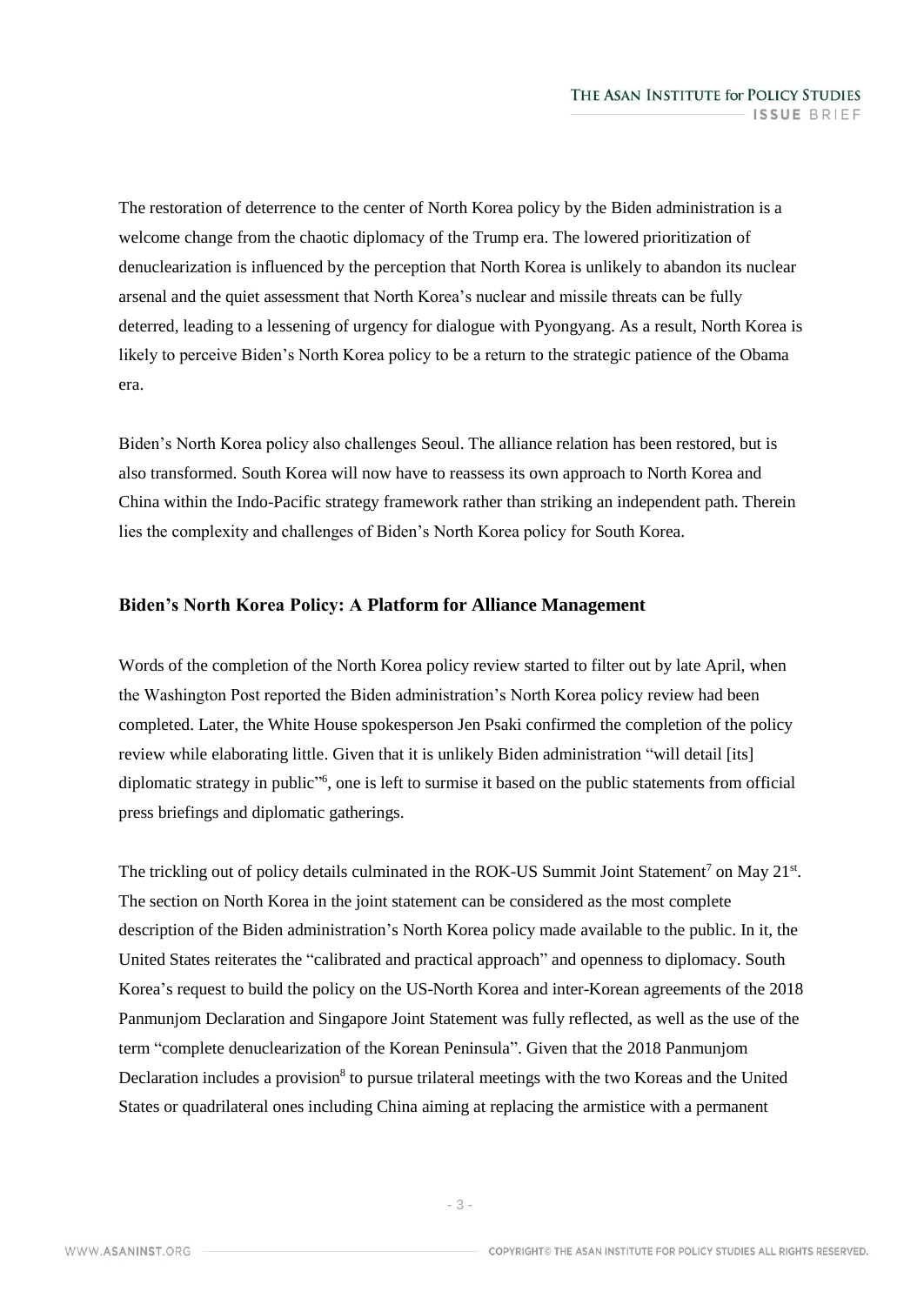peace regime, the Biden administration's acceptance of the Panmunjom Declaration can be interpreted as the latter's endorsement of the end-of-war declaration implied in the provision. In addition, Biden did not completely shut out the possibility of sitting down with Kim Jong Un, albeit with preconditions that are anathema to Kim's regime.

The Biden administration, having conceded to the South Korean government on the engagement aspect of its North Korea policy, gained back much more on arguably more critical matters. Moon administration, which has long been reticent about bringing up North Korea's human right abuses, agreed to work together to improve the human rights situation in North Korea. The South Korean administration also acknowledged the "fundamental importance of US-ROK-Japan trilateral cooperation" in not only addressing North Korean issues, but also in protecting and securing prosperity, shared values, and the rules-based international order. This is perhaps Moon's most tacit acknowledgement to date of the trilateral security cooperation with Japan and the United States, while undermining his promise to the Chinese president Xi Jinping not to establish a trilateral military alliance with the United States and Japan, which was one of the "three no's" agreed with China in 2017<sup>9</sup>. Thus, the Biden administration created a basis for cooperation between its two key Asian allies and gained a tacit South Korean commitment to the US's Indo-Pacific strategy.

The fact that the U.S.- ROK joint statement shows "quid pro quo" between Seoul and Washington reveals the core use of Biden administration's North Korea policy. Instead of focusing entirely on North Korea's denuclearization, a rather thankless task with a low probability of success, Biden administration has instead leveraged its policy process to restore and upgrade alliance relations in East Asia. The new policy has demonstrated its utility when both South Korea and Japan welcomed the outcome of the administration's North Korea policy review. The fact that these two countries, which maintain diametrically opposite policies towards North Korea from each other, accepted Biden's North Korea policy without much misgiving is a testament to the policy's flexibility<sup>10</sup>.

The policy's flexibility paradoxically lies with its vagueness. South Korea's perception of the policy is it represents a continuation of engagement efforts from Trump's era. For Japan, it is about deterrence and North Korea's complete denuclearization. The content of the new North Korea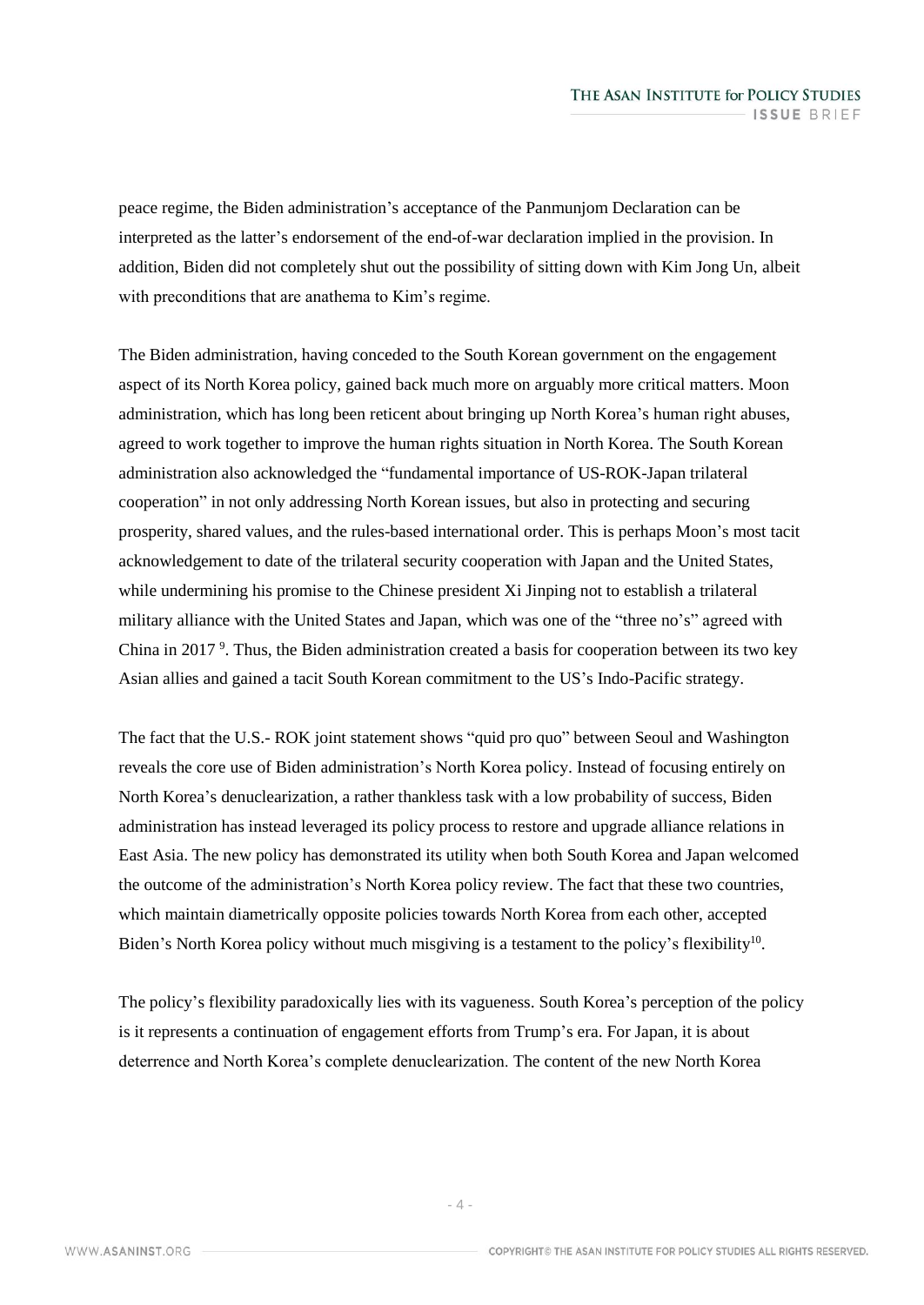policy will be determined by future North Korean actions, as provocations will result in heightened deterrence and sanctions while dialogue will be reciprocated.

But how about North Korea proper? The lack of substance and details in Biden's North Korea policy is not the result of indifference. In part it reflects the fruitlessness of conducting diplomacy with North Korea, but is also the result of the ongoing reassessment of U.S. strategic thinking for the region. Thus, the perceived vagueness follows from the loss of specificity in the U.S. North Korea policy, which will be increasingly driven by the defense considerations outlined in the U.S. Indo-Pacific strategy.

## **Alliance (and America) First**

As mentioned above, Biden administration is nominally committed to the goal of complete, verifiable, irreversible abandonment of North Korea's nuclear weapons. But without a clear diplomatic pathway towards North Korea's denuclearization, the policy void will inevitably be filled by developments in the military domain, which is focused on deterrence against China. As the United States shifts the focus of its grand strategy from counterterrorism and rogue states such as North Korea and Iran to great power competition with China, U.S.'s North Korea policy will inevitably reflect elements of the administration's Indo-Pacific strategy, especially in terms of establishing a region wide security framework to check China's rise. Such a move will benefit the defense posture of the Korean peninsula, for instance by enhancing ISR (Intelligence-Surveillance-Reconnaissance) capability across the region. But it would also subordinate North Korea policy to the larger Indo-Pacific strategy.

The shift in the strategic focus to near peer competitors was adopted as the U.S. security strategy by the Trump administration's 2017 National Security Strategy (NSS) document. Ideas outlined in the NSS was subsequently operationalized through the 2018 National Defense Strategy by the Department of Defense. The Biden administration has inherited much of its predecessor's views and priorities, but with an important twist: the central focus of Trump's National Security Strategy was to counter China and Russia but relying almost entirely on the sole military might of the United States. In contrast, Biden administration takes a more holistic approach that combines traditional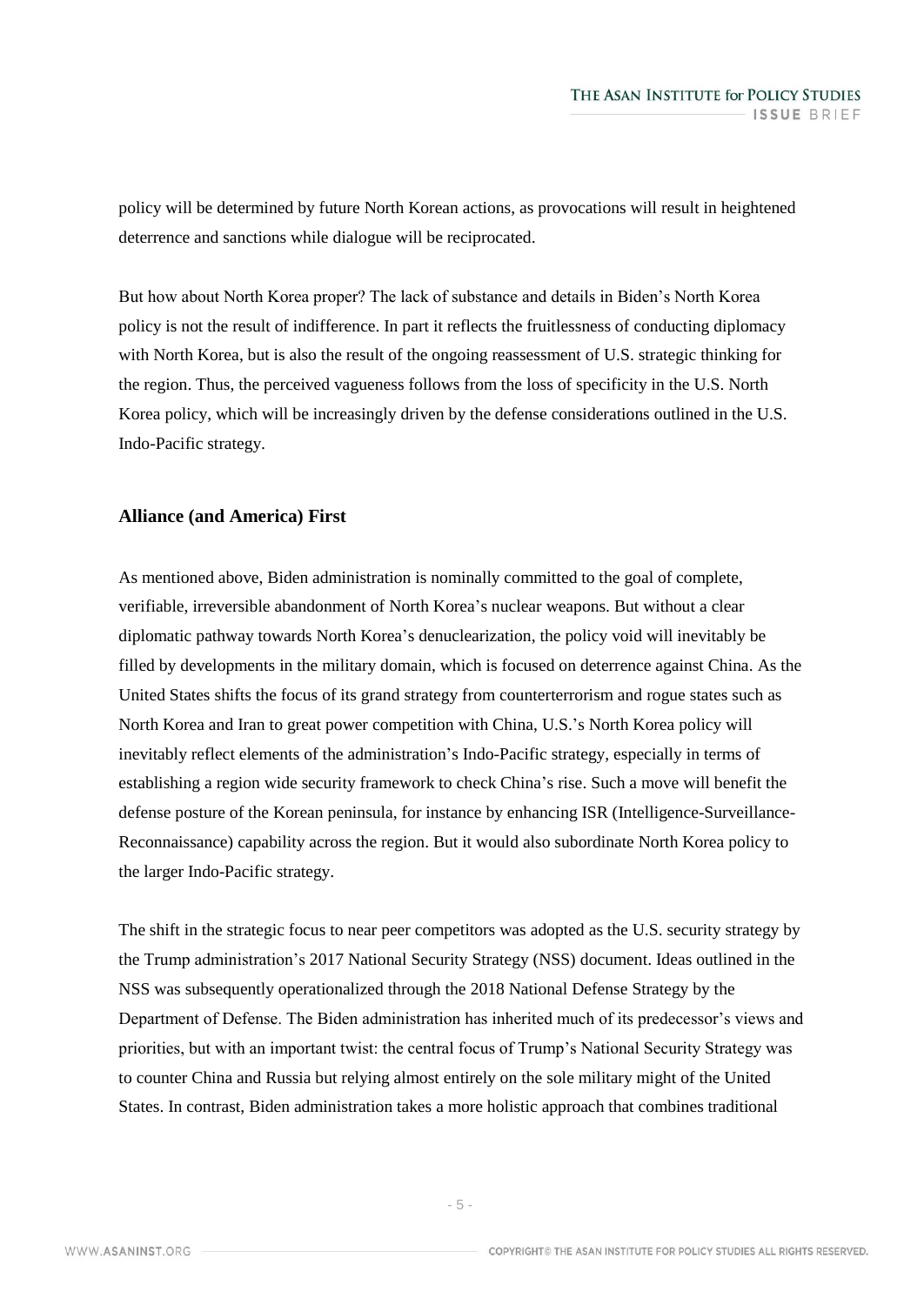military hard power with American diplomacy and soft power<sup>11</sup> to counter an expanded set of threats, including climate change and authoritarian populism.

Biden's acknowledgment of non-traditional global challenges such as COVID-19 and antidemocratic governments by no means implies dilution of the Trumpian focus on great power competition, which remains as the most significant challenge to the United States. What changed was not the perception of the threat, but how to confront it.

Biden's Interim National Security Strategic Guidance (INSSG), which provides strategic guidance for the U.S. government until the administration releases its own National Security Strategy later in the year or early next year, recognizes the threats to America's security is now both diffuse and persistent, and to counter them requires subtle diplomatic touch and allies' cooperation more than Trump was ever willing to acknowledge. If Trump aimed to "preserve peace through strength" by going America first, Biden reaffirmed the fundamental necessity of allies and partners by earnestly acknowledging that the United States cannot achieve its strategic priorities without first reinvigorating and modernizing alliances and partnerships (INSSG, pg. 10).

It is well known that during the Trump presidency there was significant tension between the White House and the rest of the national security apparatus of the U.S. government regarding the role of allies in ensuring the security of the country<sup>12</sup>. With Biden declaring alliances and partnerships to be essential for the United States, the Trump era's National Defense Strategy and Indo-Pacific Strategy Report that emphasized the importance of alliances and partnerships in the face of presidential disapproval, were finally on the same page as the vision of the White House incumbent.

The restoration of the alliance to the center of the U.S. foreign policy under the new strategic thinking of great power competition does not imply a return to the pre-Trump U.S. foreign policy. Rather, it means a fundamental transformation of alliance relations. Whereas before alliance was seemingly an end in itself for the United States, now it has acquired a clear, pragmatic purpose: protect and strengthen U.S. influence and interests in areas of geostrategic competition.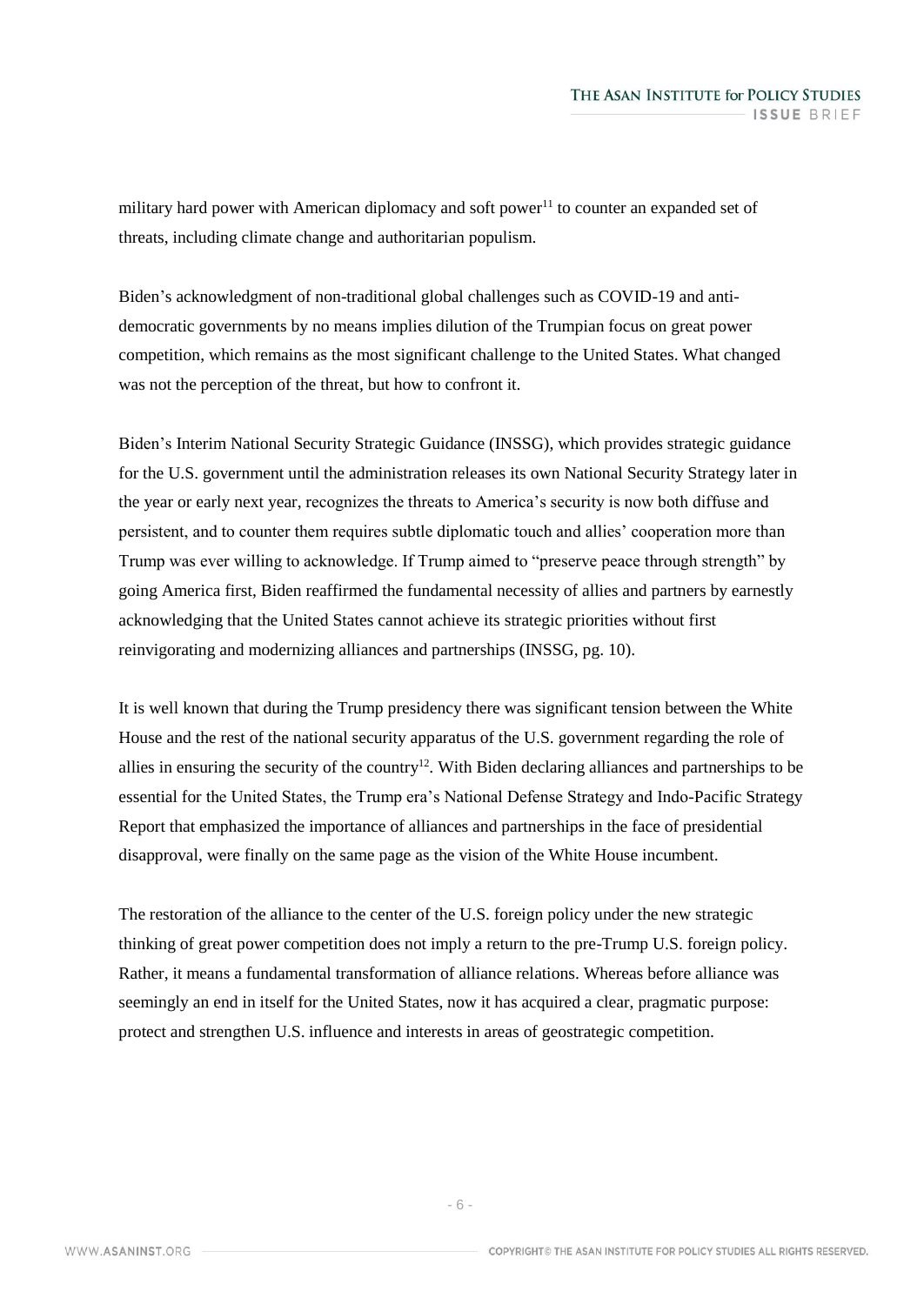#### **Deterrence against China before Denuclearization of North Korea**

With the unity of vision and strategy under the Biden administration, United States is redoubling its efforts to make existing alliances more coherent and effective for the great power competition. The focus is especially intense in the Asia-Pacific region, which is U.S. military's "priority theatre". Biden administration's diplomacy is responding swiftly to incorporate these priorities into policy.

President Biden's first two in-person summits were with his counterparts from Japan and South Korea, respectively. The joint statements issued after each summit strongly reflected the defense priorities and strategic directions of the United States. In the case of U.S.-Japan joint statement, it stated "… to deepen defense cooperation across all domains, including cyber and space, and to bolster extended deterrence."<sup>13</sup> Likewise for the U.S.-ROK joint statement, at the very first substantial paragraph following the introduction, the two sides agreed "…to deepen cooperation in other domains, including cyber and space, to ensure an effective joint response against emerging threats."<sup>14</sup>

These declarations echo the 2018 National Defense Strategy as well as the Indo-Pacific Strategy Report, in which the U.S. army's future warfare concept of Multi-Domain Operations, or MDO, was officially acknowledged. MDO, also known as All Domain Operations, is a warfighting concept that is aimed at extending the battlespace that the U.S. military must contest from the traditional geographic domains of air, land, and sea, to cyberspace and the outer space, as well as the electromagnetic spectrum, and defeat the adversary as a joint force. Similar joint, all domain warfighting concepts are being developed by other branches of the U.S. military. The Air Force version of MDO is called the Joint All Domain Operations (JADO), the version developed by the Joint Chiefs of Staff is called Joint Warfighting Concept (JWC), and the Navy is currently developing its own version of MDO called Distributed Maritime Operations (DMO).

The common theme across all these concepts, of which Army's MDO is the most representative, is defeating China's (and Russia's) anti-access/area denial (A2/AD) as well as its gray zone strategies. China's A2/AD strategy is centered around its massive surface-to-air and anti-ship ballistic missile capabilities<sup>15</sup>, and forms the basis for the denial capability against the U.S. military presence in the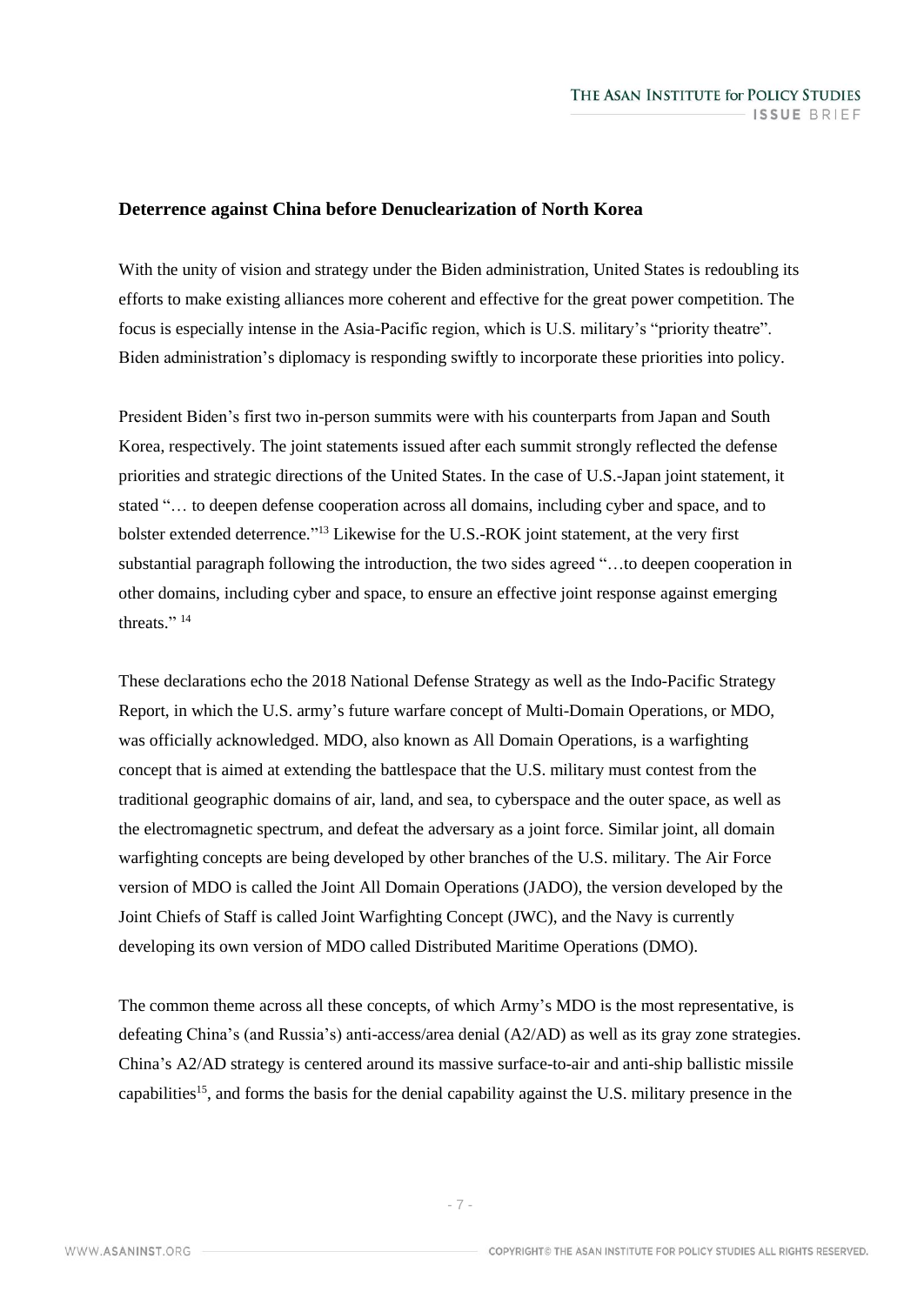Indo-Pacific region. MDO envisages an anti-A2/AD strategy, which by outcompeting opponents through information dominance and long-range strike capabilities in all domains of air, land, sea, cyber, space, and the electromagnetic spectrum, would give the U.S forces the ability to penetrate Chinese and Russian defenses and systematically eliminate threats located deep behind the enemy  $lines<sup>16</sup>$ .

So how do U.S. allies fit in the overall MDO scheme? Although there is yet to be an official position in this regard, that in addition to interoperability, U.S. military is especially keen on allies' providing "access, permissions and authorities that are critical to the Joint Force's ability to operate in the poorly defined competitive space"<sup>17</sup> for the full exploitation of the advantages that MDO would confer. In practice, this would mean that allies would provide the U.S. military with "force multiplier" effect by expanding the maneuvering space for the U.S. forces to strike the opponents from all quarters. In a nutshell, what the U.S. military is aiming to achieve through MDO is to create a more agile and flexible force that is backed by interoperable allies, maximizing "deterrability" against near peer adversaries<sup>18</sup>.

This development has important implications for South Korea. If previously the principal purpose of ROK-U.S. alliance was to provide trip-wire deterrence against North Korea, MDO would reorient the alliance's deterrence posture to include both North Korea and China. MDO requires a tighter integration between South Korean and U.S. forces through maximum interoperability and readiness, and it will be sufficiently flexible to incorporate Japan and other U.S. allies in the Indo-Pacific theater. The tight integration of the allied forces will not only be effective against North Korea but also China.

MDO is already transforming the ROK-US alliance into a flexible security structure that reaches beyond the peninsula. The USFK commander Gen. Paul LaCamera essentially confirmed the offpeninsula missions of the U.S. forces in South Korea in his response to advance policy questions for his Senate confirmation hearing in May. His official response stated that USFK "are uniquely positioned to provide the Commander [of the Indo-Pacific Command] a range of capabilities that create options for supporting out-of-area contingencies and responses to regional threats"<sup>19</sup>, in clear reference to strategic flexibility. At the same hearing, Gen. LaCamera also expressed his intention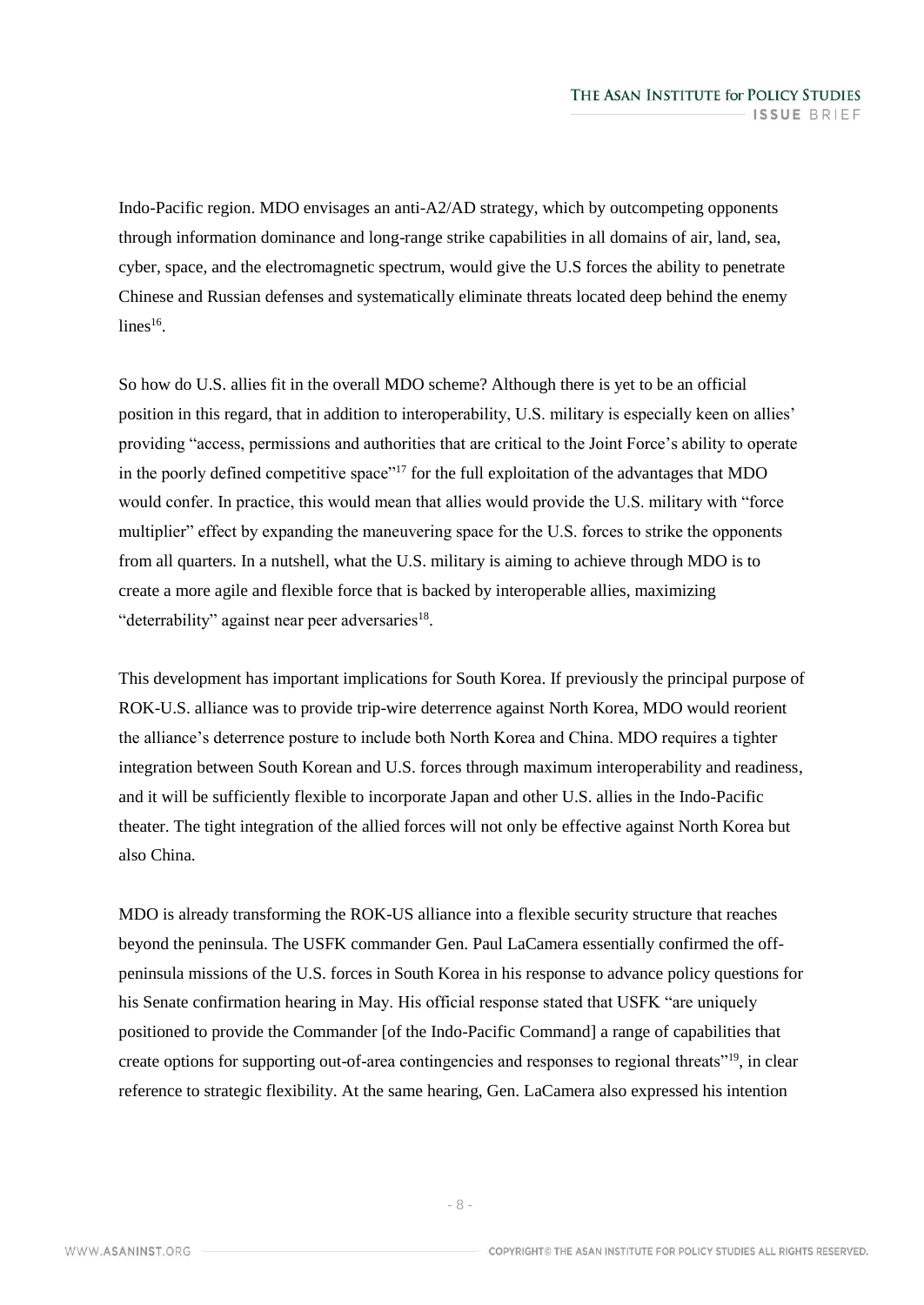to induce tighter security coordination between South Korea and Japan and leverage MDO trainings for this end $20$ .

In the meantime, South Korea and the United States are diverging in threat perception. South Korea is still overwhelmingly focused on North Korea's nuclear threat, whereas the United States is shifting its strategic focus in Northeast Asia from North Korea to China. Underlying this shift in focus is the growing U.S. perception that North Korea is a threat that is under control: Gen. John Hyten, the Vice-Chairman of the Joint Chiefs of Staff, stated in 2020 that he had 100% confidence U.S. military would be able to intercept any missile launched by North Korea<sup>21</sup>. More recently, the commander of U.S. Strategic Command, Adm. Charles Richard, publicly expressed his confidence in the U.S. military's ability to fully deter North Korea's nuclear threat. His confidence regarding North Korea contrasted with his view on the Chinese nuclear capability, which he believed had hit an "inflection point" and was rapidly expanding<sup>22</sup>.

The remarks by Generals Hyten and Richard imply that the United States has "contained" North Korea's nuclear threat, and Biden administration's North Korea policy, which has not outlined a concrete denuclearization roadmap, likely reflects such assessment. But many in Seoul have the opposite perception of North Korea's nuclear capability<sup>23</sup> and would interpret recent changes in the U.S. strategic direction, which is driven by the combination of Indo-Pacific strategy, Multi-Domains Operations, and strategic flexibility of USFK, as giving more priority to confronting China at the expense of North Korean denuclearization. Without a detailed plan to reassure South Korea in the face of growing North Korean nuclear threat, there could be plenty of daylight between the two allies.

## **Conclusion**

Overall, Biden's North Korea policy is a corollary to the current U.S. strategy of great power competition, and aspects of Biden's North Korea policy descend directly from the Indo-Pacific strategy and the Biden White House's own INSSG. At a time when growing rivalry with China is permeating every facet of global economy, politics, and technology, focusing on North Korea would be a distraction for the United States.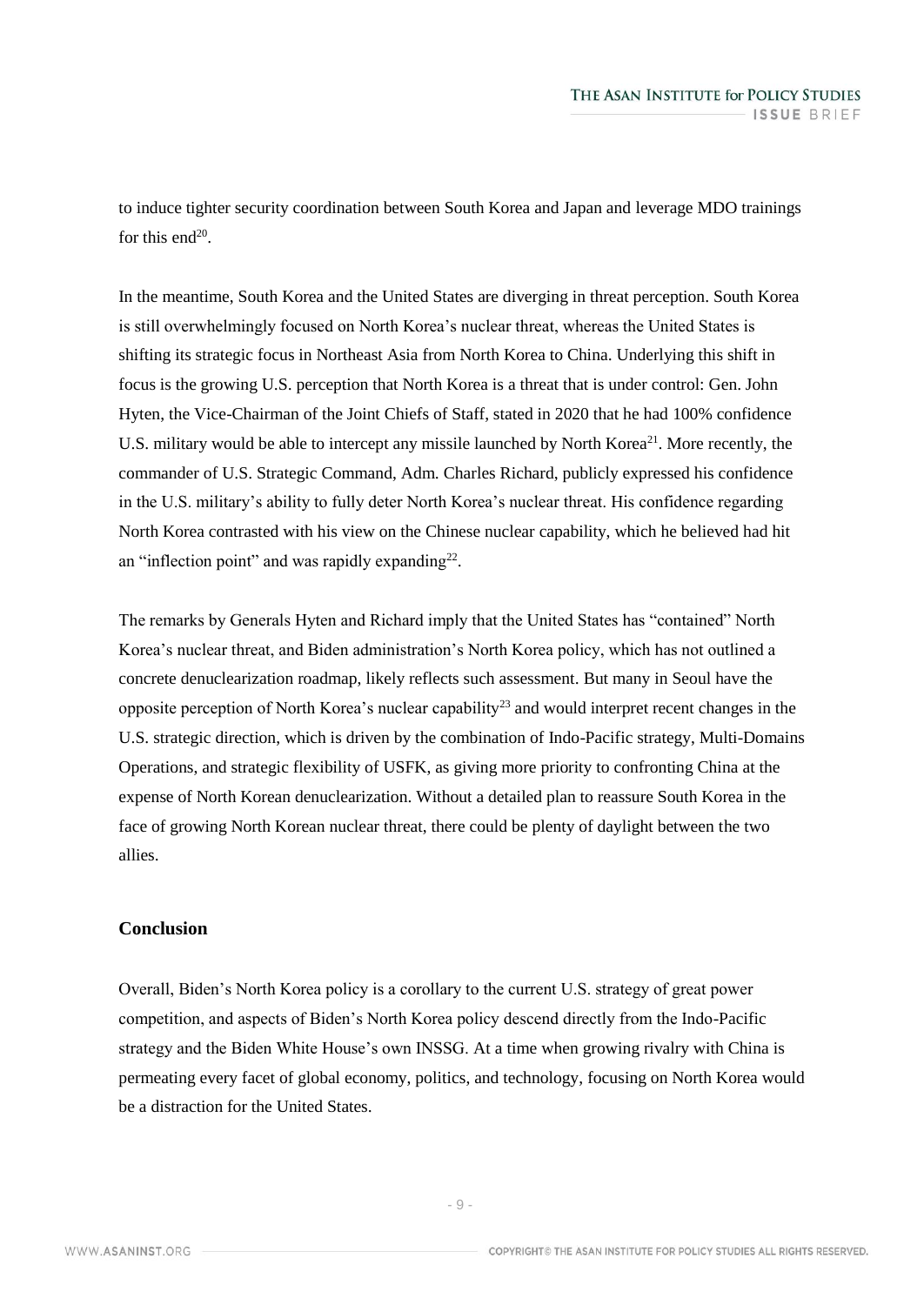Biden's North Korea policy is a flexible policy platform that achieves several important goals for the United States by paradoxically not addressing its namesake target. Cognizant that diplomacy with North Korea is a divisive issue not only within South Korea but also between Seoul and Tokyo and even Washington and Seoul, the vagueness of Biden's North Korea policy allows itself to be "flexibly" interpreted by South Korea and Japan to suit their respective political and strategic needs.

In exchange, the United States demanded and obtained from South Korea several key concessions that bind the latter to the U.S. Indo-Pacific strategy. Following Japan's footsteps, Seoul committed to cooperate with the United States on "all domains", which echoes the U.S. military initiative to defeat China's A2/AD strategy. South Korea also committed to strengthening trilateral cooperation with Japan, and the reference to stability in the Taiwan strait was icing on the cake. None of these is good news for China.

Ironically, this was made possible only because North Korea, steadfast in its goal of being acknowledged as a nuclear weapons state, has precluded all meaningful attempts at dialogue, thereby rendering diplomacy pointless. Moon administration's initiatives, which for better or worse could have been major turning points for North Korea if realized, have fizzled out because of North Korea's lack of reciprocity. Biden then simply moved in and filled the void in the diplomatic space with a deterrence strategy, making use of well-established security relationship with South Korea.

As North Korea has become an ancillary matter in the grander Indo-Pacific strategy, it creates a conundrum for Kim Jong Un: as the United States has lowered the priority for denuclearization in favor of deterrence, North Korea's threat of provocation no longer creates urgency for action in Washington. This has in effect neutralized a major psychological leverage that North Korea possessed over the United States.

Despite what could be considered as a strategic setback, the road ahead for Kim Jong Un is nonetheless straightforward: aware that the United States does not favor dialogue, Kim will regard Biden's North Korea policy as a repeat of the policy of strategic patience and will respond by simply placing more effort into completing the strategy of mass production of nuclear weapons.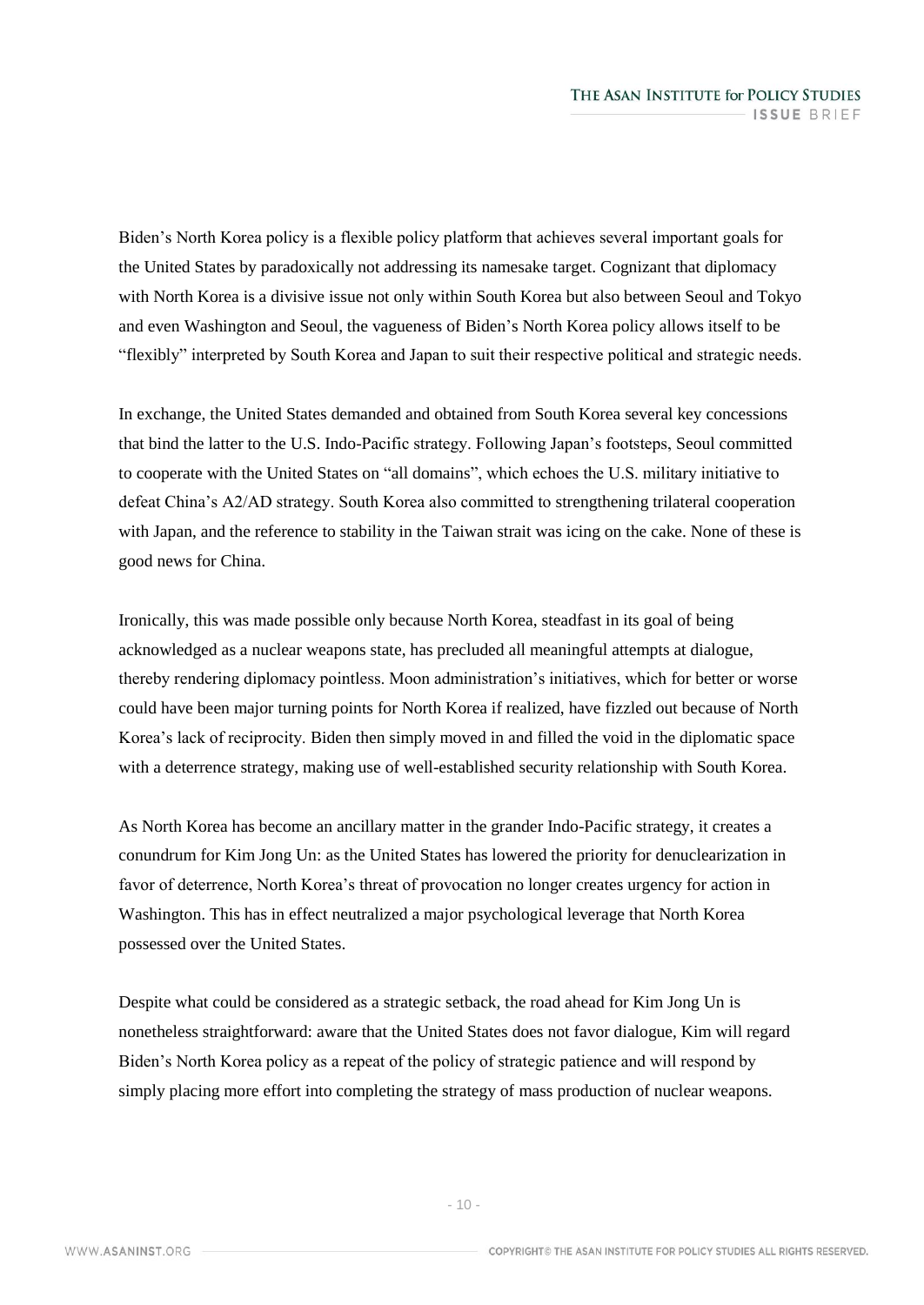Such a strategy was successful once in the past: instead of being flummoxed by U.S. indifference, North Korea inched closer to full nuclear capability at a pace of its own choosing during Obama's presidency, and struck the United States with a series of nuclear and missile provocations at the tail end of the tenure. As a sign that it is biding for time, North Korea may limit its future provocations to the ones that are directed at South Korea rather than the United States until it feels confident that the United States can no longer ignore its expanded nuclear and missile capabilities.

South Korea is also facing the prospect of a major transformation in alliance relations, perhaps more so than any other U.S. ally. First, Indo-Pacific strategy means the weight of U.S. security policy in Asia will shift from its traditional focus on Northeast Asia to a much wider area that stretches from South Asia to the Northeast. Strategic flexibility for USFK is therefore a must for the U.S. military. MDO's demand for high interoperability between South Korean and U.S. forces means South Korean capabilities, especially in cyberspace and electromagnetic spectrum, will form part of U.S. deterrence posture against China.

South Korea should not simply content itself with the restoration of alliance under Biden. Although the uncertainty over the U.S. security guarantee has lifted, the alliance was restored with a complex set of demands on South Korea. In response, South Korea should meet U.S. demands of high level of joint interoperability and strategic flexibility for USFK by beefing up its own deterrence capabilities. For instance, the integration of South Korea's command and control network - the Korean Joint Command and Control System  $(KJCCS)^{24}$  - with the future command and control network that forms the core of MDO concept, the Joint All Domain Command and Control (JADC2), will enhance interoperability with the U.S. missile defense system and greatly strengthen deterrence against North Korean missiles. But all these measures are likely to raise Chinese opposition and criticism. South Korea should therefore ready itself for heightened diplomatic friction with its neighbor.

A much more pressing challenge is addressing the emerging perception gap over North Korea's nuclear threat between the two allies. Seoul should make it clear to Washington that mere containment of North Korea's nuclear capability is woefully inadequate, and demand a detailed set of reassurance measures, such as preparing the Combined Forces Command to respond to North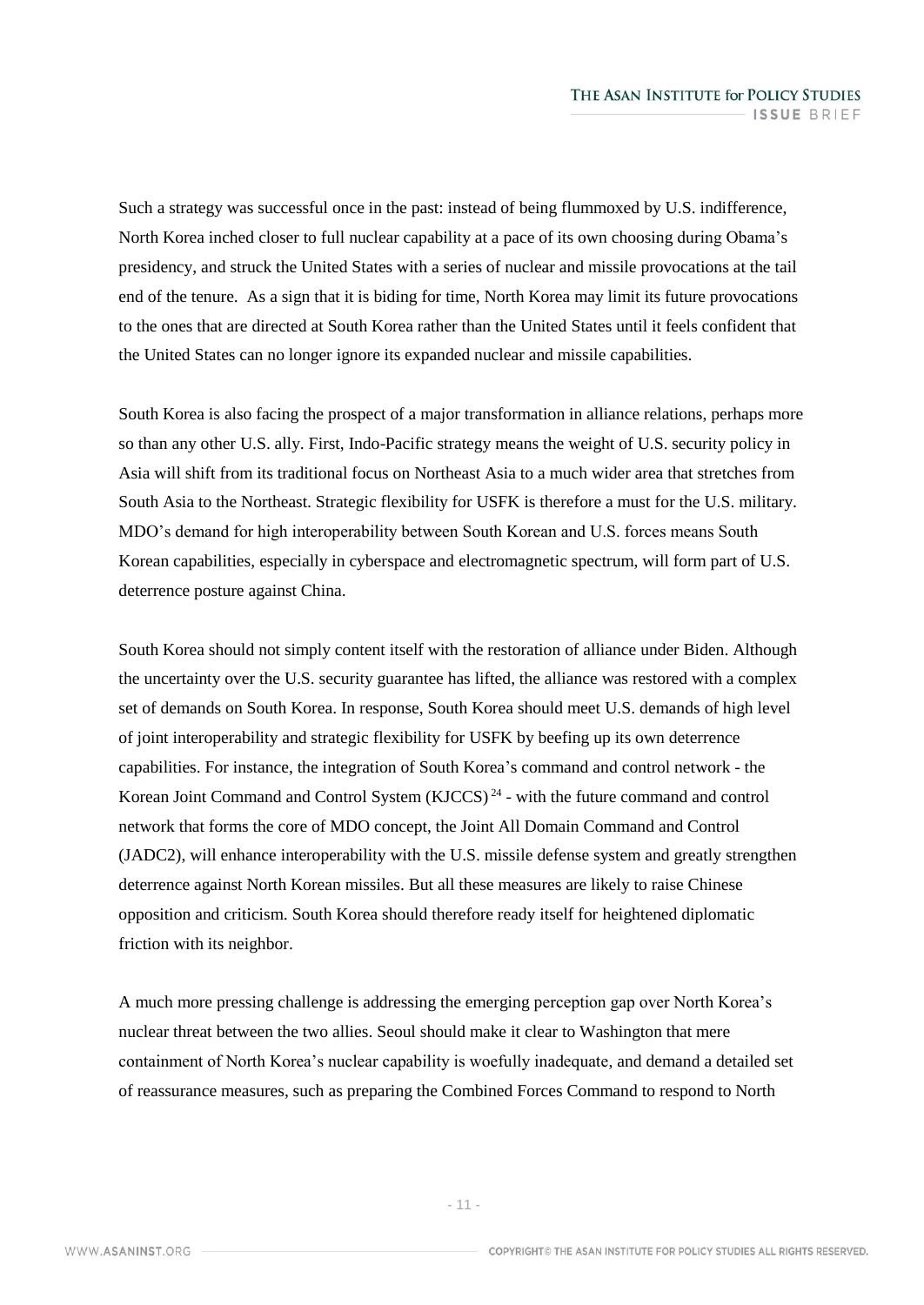Korea's nuclear use, demonstrating firm U.S. commitment to extended deterrence, and if necessary, deploying U.S. tactical nuclear weapons in South Korea<sup>25</sup>.

The United States and South Korea face an adversary that is militarily confident yet economically desperate, and can easily escalate a minor border skirmish to a nuclear crisis. The peculiarities and dangers of North Korea remain unchanged, and appropriate strategic provisions should be made by the two allies beyond the alliance transformation.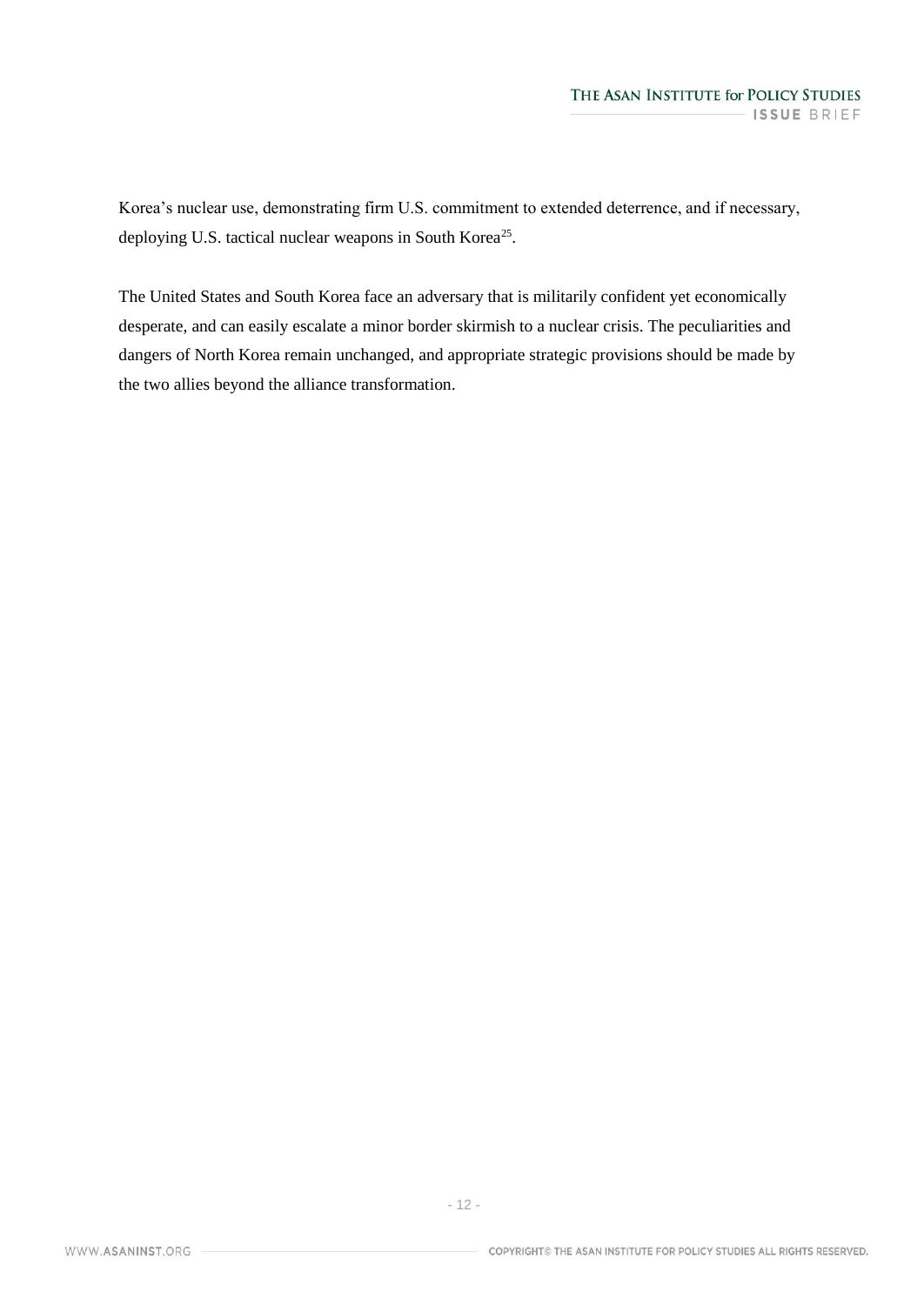<https://www.cbsnews.com/news/transcript-antony-blinken-talks-with-michael-morell-on-intelligence-matters/> <sup>3</sup> Korea Joongang Daily (2021, January 21) Back to the drawing board on North Korea, says Blinken [https://koreajoongangdaily.joins.com/2021/01/20/national/northKorea/Antony-Blinken-Secretary-of-State-](https://koreajoongangdaily.joins.com/2021/01/20/national/northKorea/Antony-Blinken-Secretary-of-State-Joe-Biden/20210120164100601.html)

[Joe-Biden/20210120164100601.html](https://koreajoongangdaily.joins.com/2021/01/20/national/northKorea/Antony-Blinken-Secretary-of-State-Joe-Biden/20210120164100601.html)

 $\overline{a}$ 

<sup>4</sup> Blinken, A. J., & Austin, L. J. (2021, March 14). Opinion | Antony Blinken and Lloyd Austin: America's partnerships are 'force multipliers' in the world. *The Washington Post.*

<https://www.washingtonpost.com/opinions/2021/03/14/americas-partnerships-are-force-multipliers-world/> <sup>5</sup> 2018 National Defense Strategy

[http://english.hani.co.kr/arti/english\\_edition/e\\_international/996159.html](http://english.hani.co.kr/arti/english_edition/e_international/996159.html)

<sup>7</sup> The White House. (2021, May 21). *U.S.-ROK Leaders' Joint Statement Statements and Releases.* <https://www.whitehouse.gov/briefing-room/statements-releases/2021/05/21/u-s-rok-leaders-joint-statement/>

<sup>8</sup> Ministry of Foreign Affairs of the Republic of Korea. (2018, September 11). *Panmunjeom Declaration for Peace, Prosperity and Unification of the Korean Peninsula.*

[https://www.mofa.go.kr/eng/brd/m\\_5478/view.do?seq=319130&srchFr=&amp%3BsrchTo=&amp%3BsrchW](https://www.mofa.go.kr/eng/brd/m_5478/view.do?seq=319130&srchFr=&%3BsrchTo=&%3BsrchWord=&%3BsrchTp=&%3Bmulti_itm_seq=0&%3Bitm_seq_1=0&%3Bitm_seq_2=0&%3Bcompany_cd=&%3Bcompany_nm=&page=1&titleNm) [ord=&amp%3BsrchTp=&amp%3Bmulti\\_itm\\_seq=0&amp%3Bitm\\_seq\\_1=0&amp%3Bitm\\_seq\\_2=0&amp%](https://www.mofa.go.kr/eng/brd/m_5478/view.do?seq=319130&srchFr=&%3BsrchTo=&%3BsrchWord=&%3BsrchTp=&%3Bmulti_itm_seq=0&%3Bitm_seq_1=0&%3Bitm_seq_2=0&%3Bcompany_cd=&%3Bcompany_nm=&page=1&titleNm) [3Bcompany\\_cd=&amp%3Bcompany\\_nm=&page=1&titleNm](https://www.mofa.go.kr/eng/brd/m_5478/view.do?seq=319130&srchFr=&%3BsrchTo=&%3BsrchWord=&%3BsrchTp=&%3Bmulti_itm_seq=0&%3Bitm_seq_1=0&%3Bitm_seq_2=0&%3Bcompany_cd=&%3Bcompany_nm=&page=1&titleNm)

<sup>9</sup> Park Byong-Su. (2017, November 2). South Korea's "three no's" announcement key to restoring relations with China. *The Hankyore*.

[http://english.hani.co.kr/arti/english\\_edition/e\\_international/817213.html](http://english.hani.co.kr/arti/english_edition/e_international/817213.html)

<sup>10</sup> Kyodo News. (2021, May 20). U.S. to keep North Korea policy flexible, build on past agreements. [https://english.kyodonews.net/news/2021/05/acb39344aedc-us-to-keep-n-korea-policy-flexible-build-on-past](https://english.kyodonews.net/news/2021/05/acb39344aedc-us-to-keep-n-korea-policy-flexible-build-on-past-agreements.html)[agreements.html](https://english.kyodonews.net/news/2021/05/acb39344aedc-us-to-keep-n-korea-policy-flexible-build-on-past-agreements.html)

<sup>11</sup> CRS In Focus INSSG

Congressional Research Services. (2021, March 29). The Interim National Security Strategic Guidance. <https://crsreports.congress.gov/product/pdf/IF/IF11798>

<sup>12</sup> Patrick, S. (2017, December 19). Trump's National Security Strategy: Sovereignty on Steroids. *Council on Foreign Relations.*

<https://www.cfr.org/blog/trumps-national-security-strategy-sovereignty-steroids>

<sup>13</sup> The White House. (2021, April 16). U.S.- Japan Joint Leaders' Statement: 'U.S. - JAPAN GLOBAL PARTNERSHIP FOR A NEW ERA'.

[https://www.whitehouse.gov/briefing-room/statements-releases/2021/04/16/u-s-japan-joint-leaders-statement](https://www.whitehouse.gov/briefing-room/statements-releases/2021/04/16/u-s-japan-joint-leaders-statement-u-s-japan-global-partnership-for-a-new-era/)[u-s-japan-global-partnership-for-a-new-era/](https://www.whitehouse.gov/briefing-room/statements-releases/2021/04/16/u-s-japan-joint-leaders-statement-u-s-japan-global-partnership-for-a-new-era/)

<sup>14</sup> The White House. (2021, May 21). U.S.-ROK Leaders' Joint Statement.

<https://www.whitehouse.gov/briefing-room/statements-releases/2021/05/21/u-s-rok-leaders-joint-statement/> <sup>15</sup> Ngo Minh Tri. (2017, May 19). China's A2/AD Challenge in the South China Sea: Securing the Air from the Ground. *The Diplomat*.

[https://thediplomat.com/2017/05/chinas-a2ad-challenge-in-the-south-china-sea-securing-the-air-from-the](https://thediplomat.com/2017/05/chinas-a2ad-challenge-in-the-south-china-sea-securing-the-air-from-the-ground/)[ground/](https://thediplomat.com/2017/05/chinas-a2ad-challenge-in-the-south-china-sea-securing-the-air-from-the-ground/)

16 류기현, 김성학 (2020). 미 육군 다영역작전(MDO)의 이해. *국방논단*, 1809.

<sup>&</sup>lt;sup>1</sup> Go Myong-Hyun. (2018, March 13). The best way to negotiate with North Korea? Be ready to walk away. *NK News*.

[https://www.nknews.org/2018/03/the-best-way-to-negotiate-with-north-korea-be-ready-to-walk](https://www.nknews.org/2018/03/the-best-way-to-negotiate-with-north-korea-be-ready-to-walk-away/?t=1640748776088)[away/?t=1640748776088](https://www.nknews.org/2018/03/the-best-way-to-negotiate-with-north-korea-be-ready-to-walk-away/?t=1640748776088)

 $\frac{2}{3}$  CBS News (2019, January 9) Transcript: Antony Blinken talks with Michael Morell on "Intelligence" Matters"

Department of Defense. (2018). Summary of the 2018 National Defense Strategy of The United States of America: Sharpening the American Military's Competitive Edge.

<https://dod.defense.gov/Portals/1/Documents/pubs/2018-National-Defense-Strategy-Summary.pdf> <sup>6</sup> Hwang Joon-bum. (2021, May 21). Trump's 'maximum pressure,' Biden's 'maximum flexibility'.*The Hankyore*.